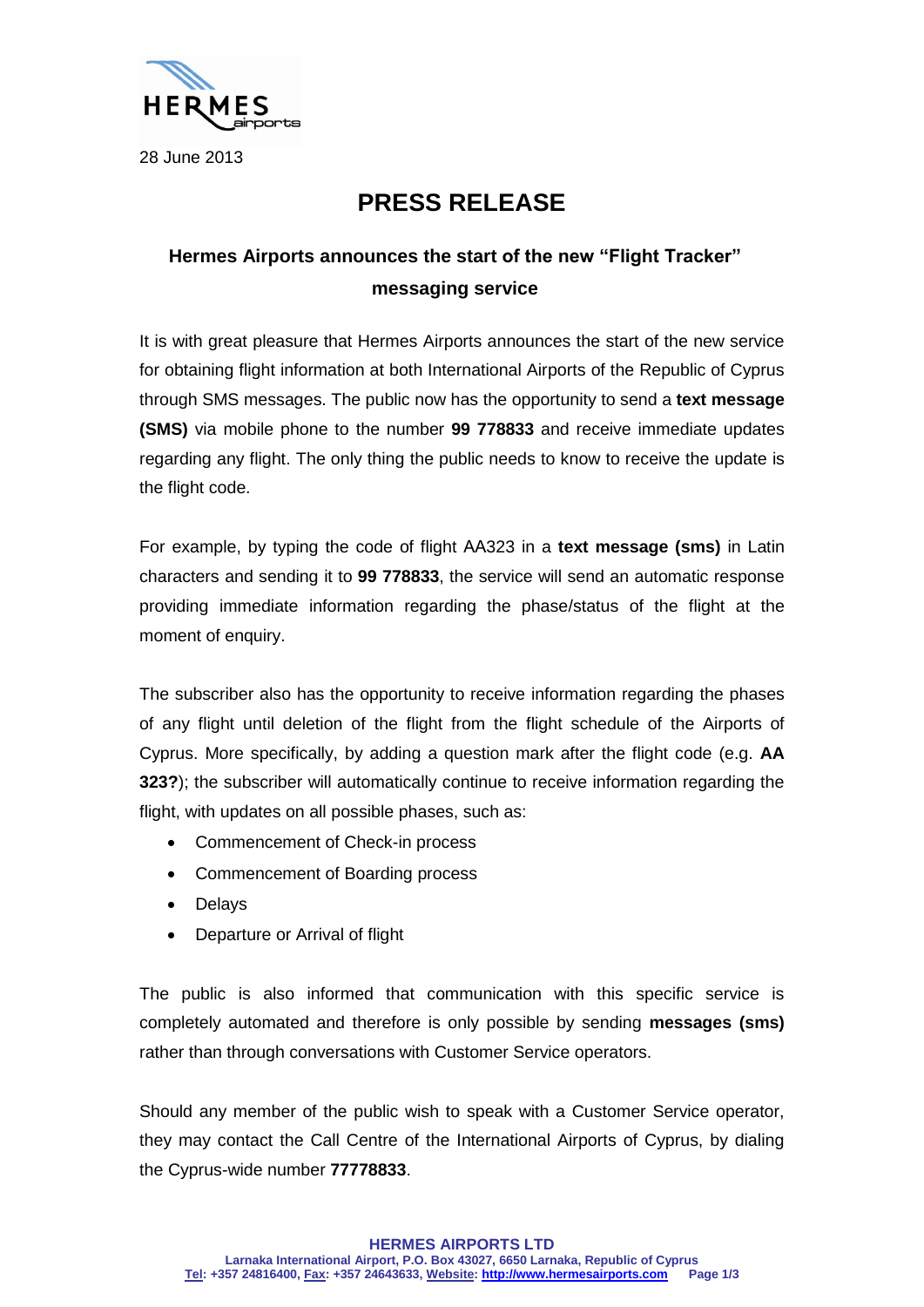

As a final note, the "Flight Tracker" service is offered completely free of charge by Hermes Airports, excluding the charge for sending text messages charged by the subscriber's telecommunications company.